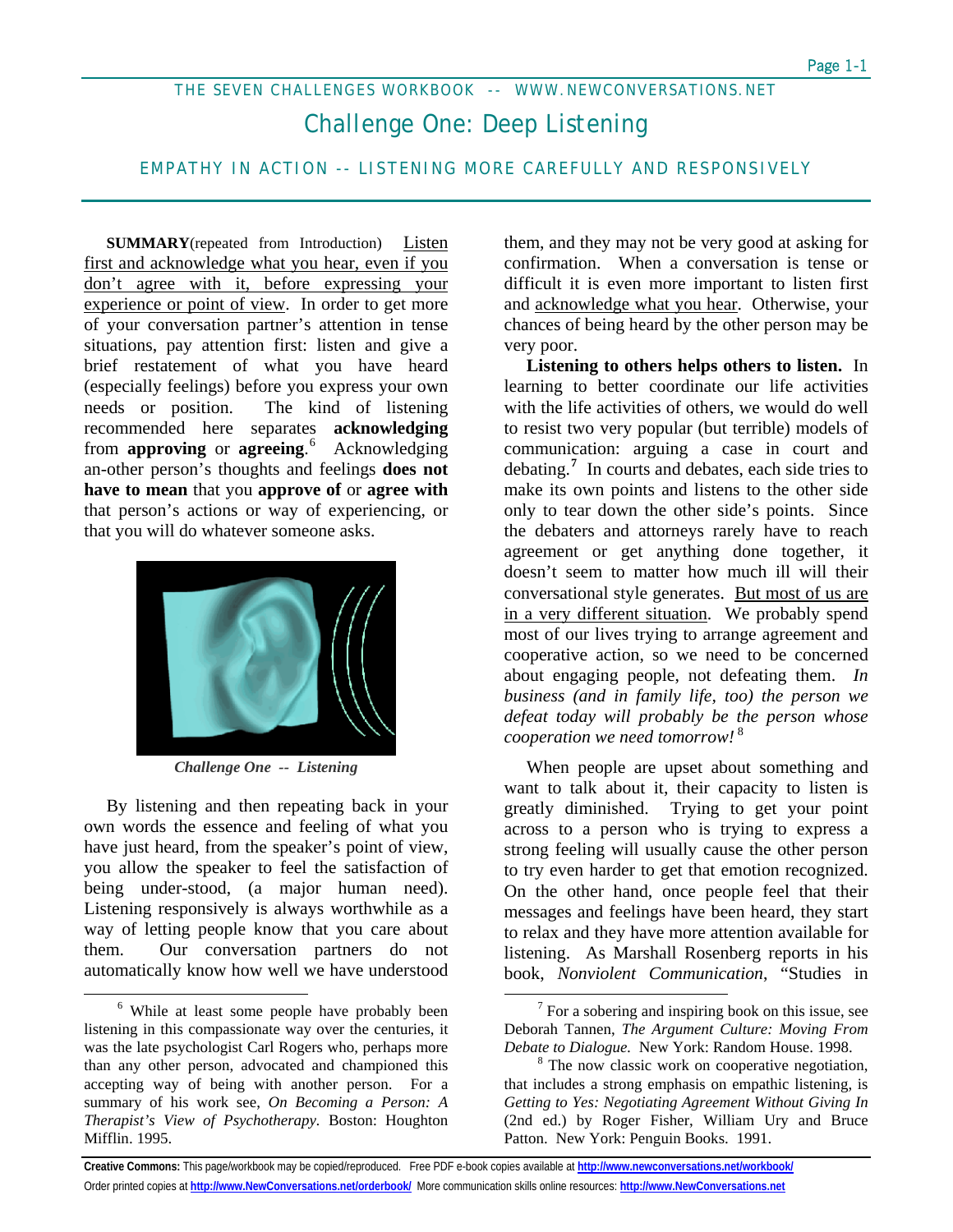labor-management negotiations demonstrate that the time required to reach conflict resolution **is cut**  in half when each negotiator agrees, before responding, to repeat what the previous speaker had said."<sup>[9](#page-1-0)</sup> (my emphasis)

 For example, in a hospital a nurse might say, after listening to a patient:

*"I hear that you are very uncomfortable right now, Susan, and you would really like to get out of that bed and move around. But your doctor says your bones won't heal unless you stay put for another week."*

The patient in this example is much more likely to listen to the nurse than if the nurse simply said:

# *"I'm really sorry, Susan, but you have to stay in bed. Your doctor says your bones won't heal unless you stay put for another week."*

What is missing in this second version is any acknowledgment of the patient's present experience.

 **The power of simple acknowledging.** The practice of responsive listening described here separates *acknowledging* the thoughts and feelings that a person expresses from *approving, agreeing, advising, or persuading.*  Acknowledging another person's thoughts and feelings...

- still leaves you the option of agreeing or disagreeing with that person's point of view, actions or way of experiencing.
- still leaves you with the option of saying yes or no to a request.
- still leaves you with the option of saying more about the matter being discussed.

 One recurring problem in conflict situations is that many people don't separate acknowledging from agreeing. They are joined together in people's minds, somewhat like a two-boxes-ofsoap "package deal" in a supermarket. The effect

of this is, let us say, that John feels that any acknowledgment of Fred's experience implies agreement and approval, therefore John will not acknowledge any of Fred's experience. Fred tries harder to be heard and John tries harder not to hear. Of course, this is a recipe for stalemate (if not disaster).

 People want both: to be understood and acknowledged on the one hand, and to be approved and agreed with, on the other. With practice, you can learn to respond first with a simple acknowledgment. As you do this, you may find that, figuratively speaking, you can give your conversation partners half of what they want, even if you can't give them all of what they want. In many conflict situations that will be a giant step forward. Your conversation partners will also be more likely to acknowledge your position and experience, even if they don't sympathize with you. This mutual acknowledgment can create an emotional atmosphere in which it is easier to work toward agreement or more gracefully accommodate disagreements. Here are three examples of acknowledgments that do not imply agreement:

> Counselor to a drug abuse client: **"I hear that you are feeling terrible right now and that you really want some drugs. And I want you to know that I'm still concerned this stuff you're taking is going to kill you."**

> Mother to seven-year-old: **"I know that you want some more cake and ice cream, Jimmy, because it tastes so good, but you've already had three pieces and I'm really worried that you'll get an upset tummy. That's why I don't want you to have any more."**

> Union representative to company owner's representative: **"I under-stand from your presentation that you see XYZ Company as short of cash, threatened by foreign competition, and not in a position to agree to any**

<span id="page-1-0"></span> $\overline{\phantom{0}}$ 9 Marshall B. Rosenberg, *Nonviolent Communication: A Language of Compassion*. Del Mar, CA: PuddleDancer Press. 1999.

**Creative Commons:** This page/workbook may be copied/reproduced. Free PDF e-book copies available at **http://www.newconversations.net/workbook/** Order printed copies at **http://www.NewConversations.net/orderbook/** More communication skills online resources: **http://www.NewConversations.net**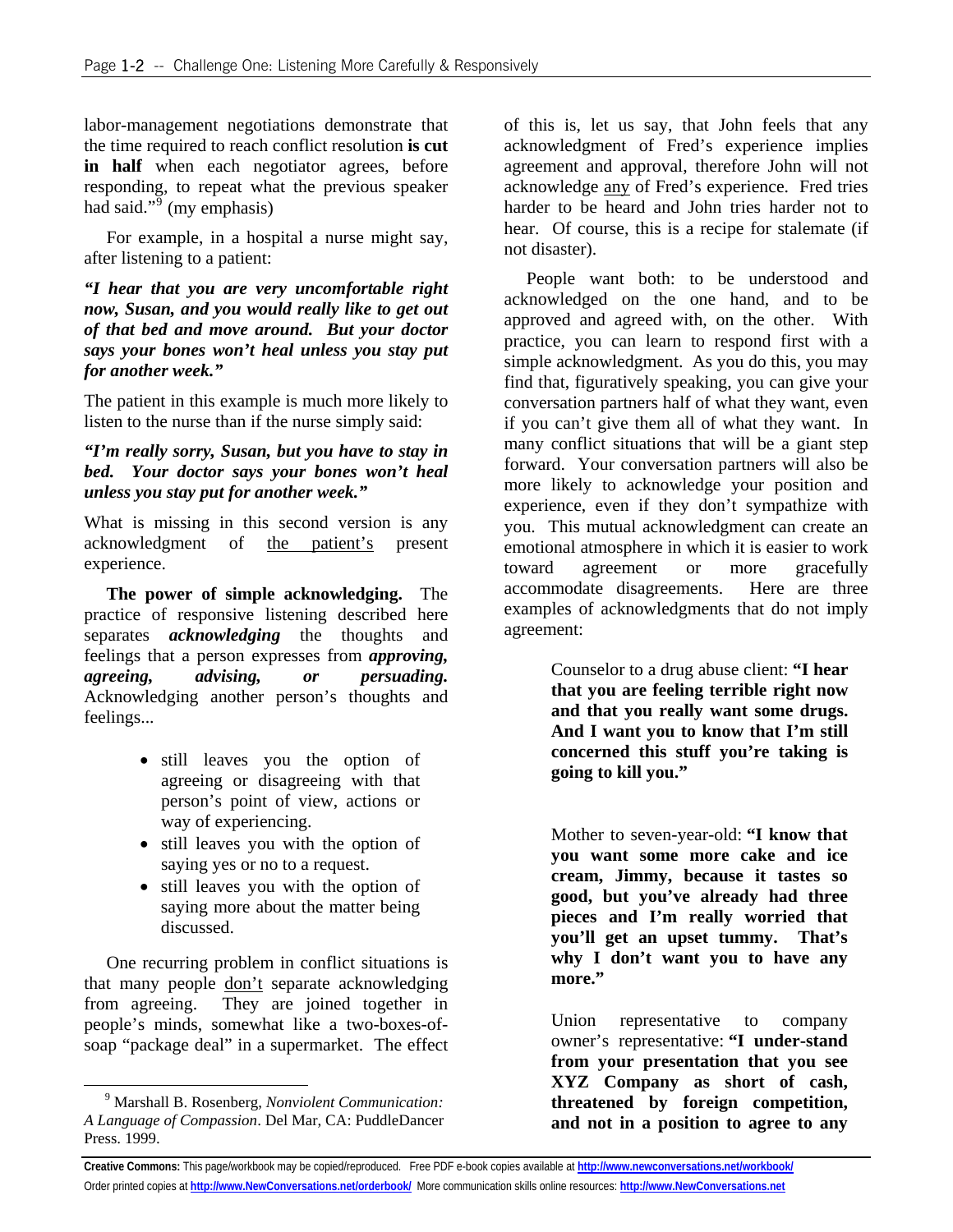**wage increases. Now I would like us to explore contract arrangements that would allow my union members to get a wage increase and XYZ Company to advance its organizational goals."**

 In each case a person's listening to and acknowledgment of his or her conversation partner's experience or position increases the chance that the conversation partner will be willing to listen in turn. The examples given



above are all a bit long and include a declaration of the listener's position or decision. In many conversations you may simply want to reassure your conversation partner with a word or two that you have heard and understood whatever they are

experiencing. For example, saying, "You sound really happy [or sad] about that," etc.

 As you listen to the important people in your life, give very brief summaries of the experiences they are talking about and name the want or feeling that appears to be at the heart of the experience. For example:

**"So you were really happy about that..."** 

**"So you drove all the way over there and they didn't have the part they promised you on the phone. What a let-down...** 

**"Sounds like you wanted a big change in that situation..."** 

 **"Oh, no! Your dog got run over. You must be feeling really terrible..."** 

The point here is to empathize, not to advise. If you added to that last statement, **"That total SLOB!!! You should sue that person who ran over your dog. People need to pay for their mistakes, etc., etc., etc."**, you would be taking over the conversation and also leading the person away from her or his feelings and toward your own.

## **Other suggestions about listening more responsively:**

 As a general rule, do not just repeat another person's exact words. Summarize their experience in your own words. But in cases where people actually scream or shout something, sometimes you may want to repeat a few of their exact words in a quiet tone of voice to let them know that you have heard it just as they said it.

 If the emotion is unclear, make a tentative guess, as in **"So it sounds like maybe you were a little unhappy about all that..."** The speaker will usually correct your guess if it needs correcting.

 Listening is an art and there are very few fixed rules. Pay attention to whether the person speaking accepts your summary by saying things such as "yeah!", "you got it," "that's right," and similar responses.

 If you can identify with what the other person is experiencing, then in your tone of voice (as you summarize what another person is going through), express a little of the feeling that your conversation partner is expressing. (Emotionally flat summaries can feel strange and distant.)

 Such compassionate listening is a powerful resource for navigating through life, and it also makes significant demands on us as listeners. We may need to learn how to hold our own ground while we restate someone else's position. That takes practice. We also have to be able to listen to people's criticisms or complaints without becoming disoriented or totally losing our sense of self worth. That requires cultivating a deeper sense of self worth, which is no small project. In spite of these difficulties, the results of compassion-ate, responsive listening have been so rewarding in my life that I have found it to be worth all the effort required.

 **Real life examples.** Here are two brief, true stories about listening. The first is about listening going well and the second is about the heavy price people sometimes pay for not listening in an empathic way.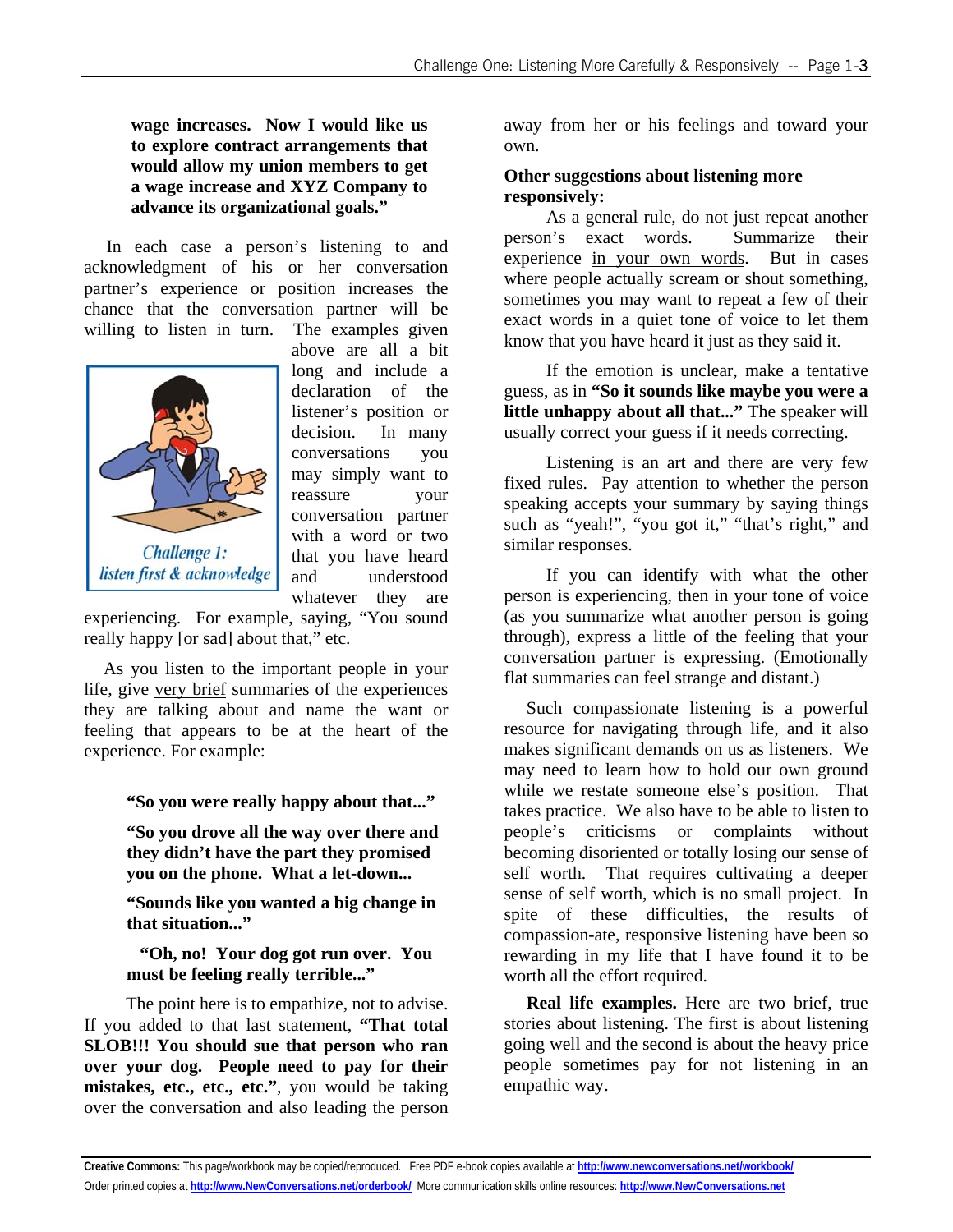**John Gottman describes his discovery that listening really works:** "I remember the day I first discovered how Emotion Coaching [the author's approach to empathic listening] might work with my own daughter, Moriah. She was two at the time and we were on a cross-country flight home after visiting with relatives. Bored, tired, and cranky, Moriah asked me for Zebra, her favorite stuffed animal and comfort object. Unfortunately, we had absentmindedly packed the well-worn critter in a suitcase that was checked at the baggage counter.

 "I'm sorry, honey, but we can't get Zebra right now. He's in the big suitcase in another part of the airplane," I explained. "I want Zebra," she whined pitifully.

 "I know, sweetheart. But Zebra isn't here. He's in the baggage compartment underneath the plane and Daddy can't get him until we get off the plane. I'm sorry."

 "I want Zebra! I want Zebra!" she moaned again. Then she started to cry, twisting in her safety seat and reaching futilely toward a bag on the floor where she'd seen me go for snacks.

 "I know you want Zebra," I said, feeling my blood pressure rise. "But he's not in that bag. He's not here and I can't do anything about it. Look, why don't we read about Ernie," I said, fumbling for one of her favorite picture books.

 "Not Ernie!" she wailed, angry now. "I want Zebra. I want him NOW!"

 By now, I was getting "do something" looks from the passengers, from the airline attendants, from my wife, seated across the aisle. I looked at Moriah's face, red with anger, and imagined how frustrated she must feel. After all, wasn't I the guy who could whip up a peanut butter sandwich on demand? Make huge purple dinosaurs appear with the flip of a TV switch? Why was I withholding her favorite toy from her? Didn't I understand how much she wanted it?

 I felt bad. Then it dawned on me: I couldn't get Zebra, but I could offer her the next best thing -- a father's comfort. "You wish you had Zebra now," I said to her. "Yeah," she said sadly.

<span id="page-3-0"></span> "And you're angry because we can't get him for you."

"Yeah."

 "You wish you could have Zebra right now," I repeated, as she stared at me, looking rather curious, almost surprised. "Yeah," she muttered. "I want him now."

 "You're tired now, and smelling Zebra and cuddling with him would feel real good. I wish we had Zebra here so you could hold him. Even better, I wish we could get out of these seats and find a big, soft bed full of all your animals and pillows where we could just lie down." "Yeah," she agreed.

 "We can't get Zebra because he's in another part of the airplane," I said. "That makes you feel frustrated." "Yeah," she said with a sigh.

 "I'm so sorry," I said, watching the tension leave her face. She rested her head against the back of her safety seat. She continued to complain softly a few more times, but she was growing calmer. Within a few minutes, she was asleep.

 Although Moriah was just two years old, she clearly knew what she wanted -- her Zebra. Once she began to realize that getting it wasn't possible, she wasn't interested in my excuses, my arguments, or my diversions. My validation, however, was another matter. Finding out that I understood how she felt seemed to make her feel better. For me, it was a memorable testament to the power of empathy."<sup>[10](#page-3-0)</sup>

**Sam Keen describes a friend's lament about the consequences of not listening deeply:**  "Long ago and far away, I expected love to be light and easy and without failure.

 "Before we moved in together, we nego-tiated a prenuptial agreement. Neither of us had been married before, and we were both involved in our separate careers. So our agreement not to have children suited us both. Until... on the night she announced that her period was late and she was probably pregnant, we both treated the matter as an embarrassing accident with which we would

 <sup>10</sup> From *The Heart of Parenting - How to Raise an Emotionally Intelligent Child*, by John M. Gottman with Joan DeClaire. New York: Simon & Schuster. 1997. Pages 69 & 70.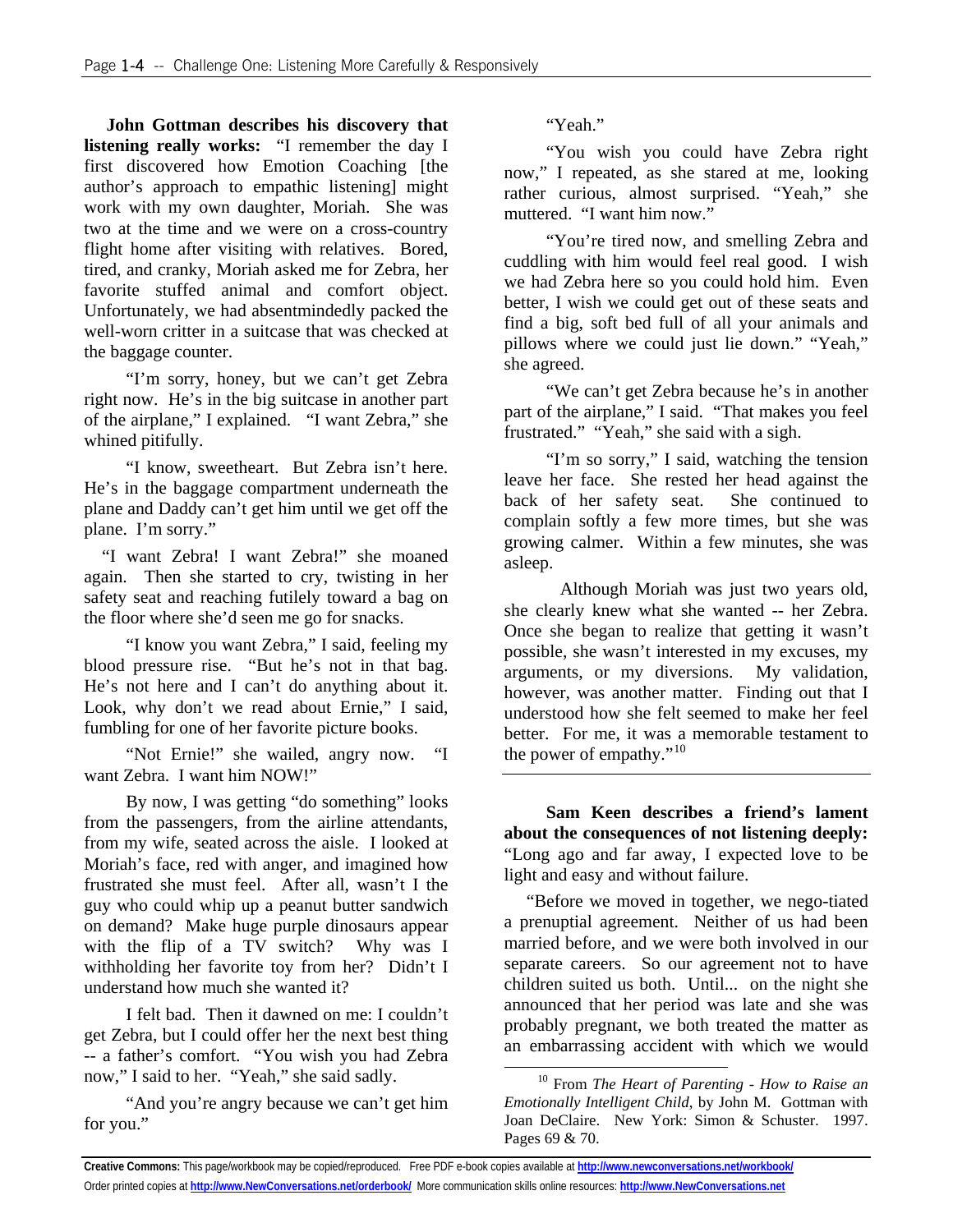have to deal. Why us? Why now? Without much discussion, we assumed we would do the rational thing -- get an abortion. As the time approached, she began to play with hypothetical alternatives, to ask in a plaintive voice with half misty eyes: 'Maybe we should keep the baby. Maybe we could get a live-in helper, and it wouldn't interrupt our lives too much. Maybe I could even quit my job and be a full-time mother for a few years.'

'Maybe . . .' To each maybe I answered: 'Be realistic. Neither of us is willing to make the sacrifices to raise a child.' She allowed herself to be convinced, silenced the voice of her irrational hopes and dreams, and terminated the pregnancy.

 "It has been many years now since our 'decision,' and we are still together and busy with our careers and our relationship. Still no children, even though we have recently been trying to get pregnant. I can't help noticing that she suffers from spells of regret and guilt, and a certain mood of sadness settles over her. At times I know she longs for her missing child and imagines what he or she would be doing now. I reassure her that we did the right thing. But when I see her lingering guilt and pain and her worry that she missed her one chance to become a mother, I feel that I failed an important test of love. Because my mind had been closed to anything that would interrupt my plans for the future, I had listened to her without deep empathy or compassion. I'm no longer sure we made the right decision. I am sure that in refusing to enter into her agony, to share the pain of her ambivalence, I betrayed her.

 "I have asked for and, I think, received forgiveness, but there remains a scar that was caused by my insensitivity and self-absorption."<sup>[11](#page-4-0)</sup>

 [*Workbook editor's note: I have not included this real life excerpt to make a point for or against abortion. The lesson I draw from this story is that whatever decision this couple made, they would have been able to live with that decision better if the husband had listened in a way that acknowledged all his wife's feelings rather than listening only to argue her out of her feelings. What lesson do you draw from this story?*]

*Suggestions for reading on the topic of listening. Free Article:* **[Tell Me More](http://newconversations.net/newconversations/library/Tell_Me_More.pdf)** an essay by Brenda Ueland, explores the transformative power of listening to friends and familiy members:

"I want to write about the great and powerful thing that listening is. And how we forget it. And how we don't listen to our children, or those we love. And least of all — which is so important too — to those we do not love. But we should. Because listening is a magnetic and strange thing, a creative force. Think how the friends that really listen to us are the ones we move toward, and we want to sit in their radius as though it did us good, like ultraviolet rays."

*Free Article:* **[Positive Deviant](http://pf.fastcompany.com/magazine/41/sternin.html)** is a magazine article about the transformative power of deep listening, as it occurred in a program to reduce child malnutrition in Vietnam. It is one of the clearest examples I have ever read of what is now called "appreciative inquiry," which advocates that helpers pay disciplined and systematic attention to the strengths, capacities and past successes of those people they wish to help.

# *Free Collection of Articles:* **[Compassionate](http://newconversations.net/pdf/compassionate_listening.pdf)  [Listening: An Exploratory Sourcebook About](http://newconversations.net/pdf/compassionate_listening.pdf)  [Conflict Transformation.](http://newconversations.net/pdf/compassionate_listening.pdf)**

[from the editor] The late Gene Knudsen Hoffman (1919 – 2010) was both a Quaker peace activist and a pastoral counselor. She took the practice of compassionate listening out of the quiet environs of the Quaker meeting house, out from behind the closed doors of therapy session, and on to the stage of the world's greatest conflicts. Her many trips to Russia and the Middle East have made her a legend in the peacemaking community. Secondly, she popularized compassionate listening in a generous way that invites and encourages other people to take up this practice, develop it and apply it in new areas.

 $\overline{\phantom{a}}$ 

<span id="page-4-0"></span><sup>&</sup>lt;sup>11</sup> From *To Love and Be Loved*, by Sam Keen. New York: Bantam Books. 1997. Pages 138 & 139.

**Creative Commons:** This page/workbook may be copied/reproduced. Free PDF e-book copies available at **http://www.newconversations.net/workbook/** Order printed copies at **http://www.NewConversations.net/orderbook/** More communication skills online resources: **http://www.NewConversations.net**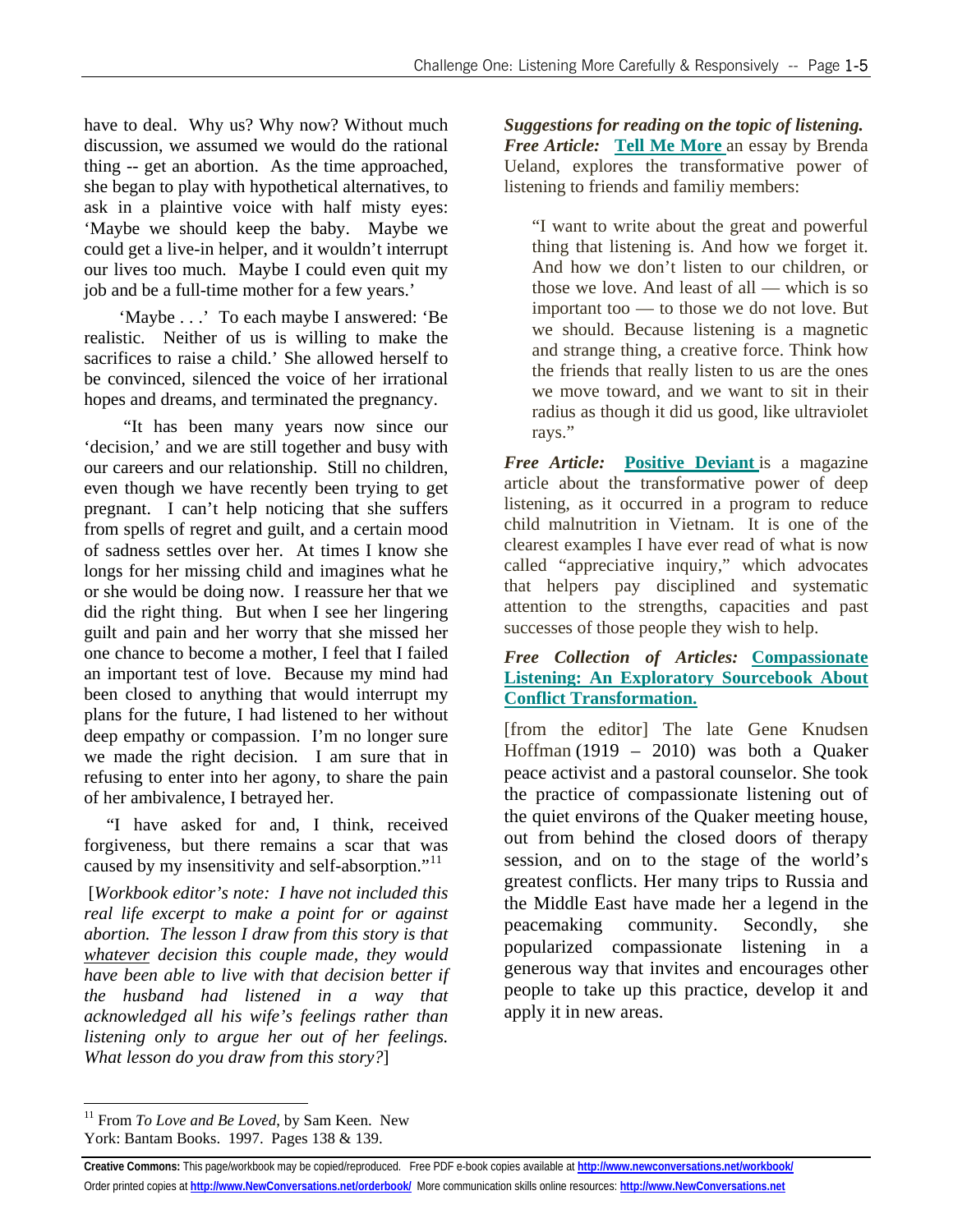

**First exercise for Challenge 1: Active Listening.** Find a practice partner. Take turns telling events from your lives. As you listen to your practice partner, sum up your practice partner's overall experience and feelings in brief responses during the telling:

Your notes on this exercise:

Listening Meganne Forbes

**Creative Commons:** This page/workbook may be copied/reproduced. Free PDF e-book copies available at **http://www.newconversations.net/workbook/** Order printed copies at **http://www.NewConversations.net/orderbook/** More communication skills online resources: **http://www.NewConversations.net**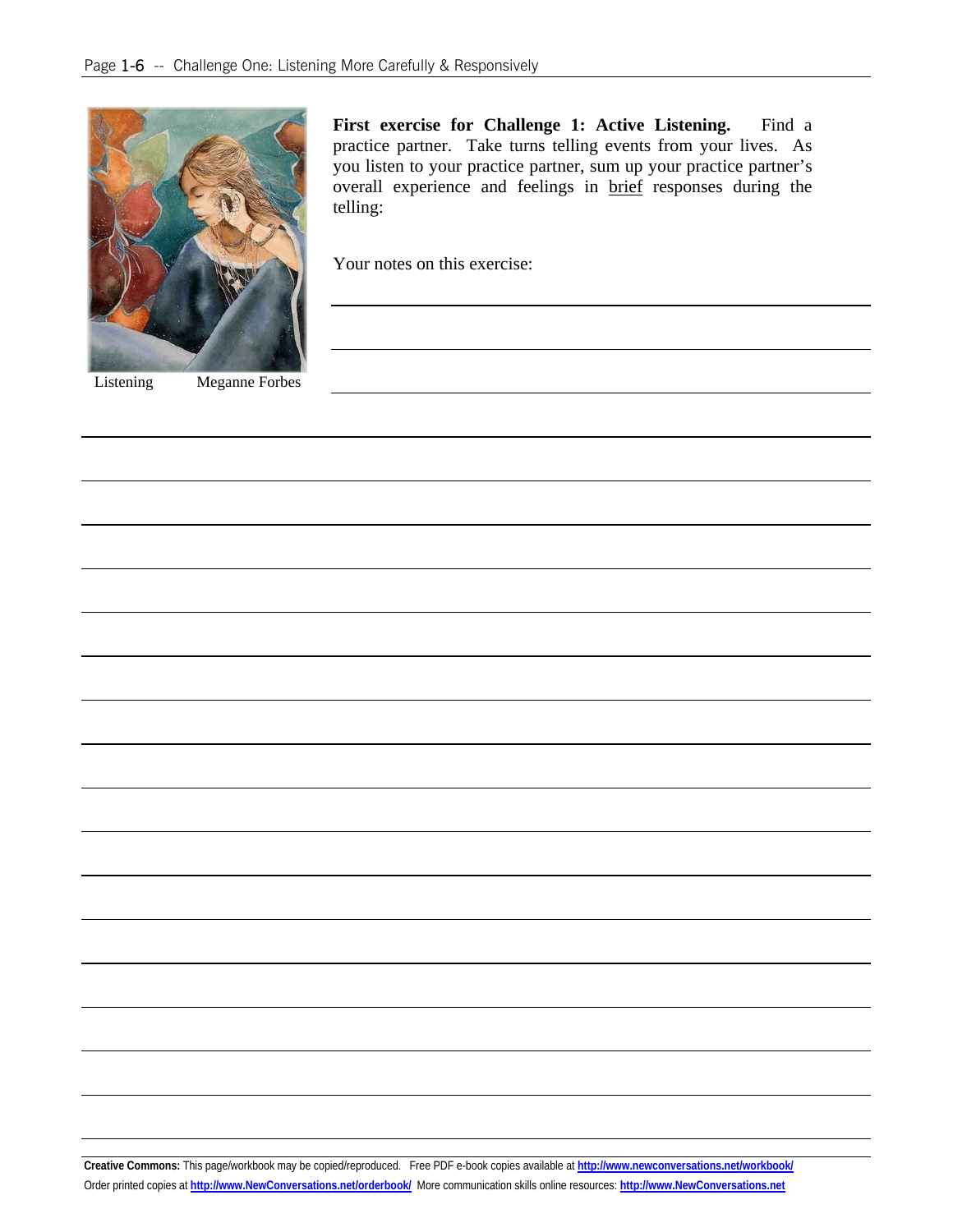

**Second exercise for Challenge 1: Learning from the past with the tools of the present.** Think of one or more conversations in your life that went badly. Imagine how the conversations might have gone better with more responsive listening. Write down your alternative version of the conversation.

**Creative Commons:** This page/workbook may be copied/reproduced. Free PDF e-book copies available at **http://www.newconversations.net/workbook/** Order printed copies at **http://www.NewConversations.net/orderbook/** More communication skills online resources: **http://www.NewConversations.net**